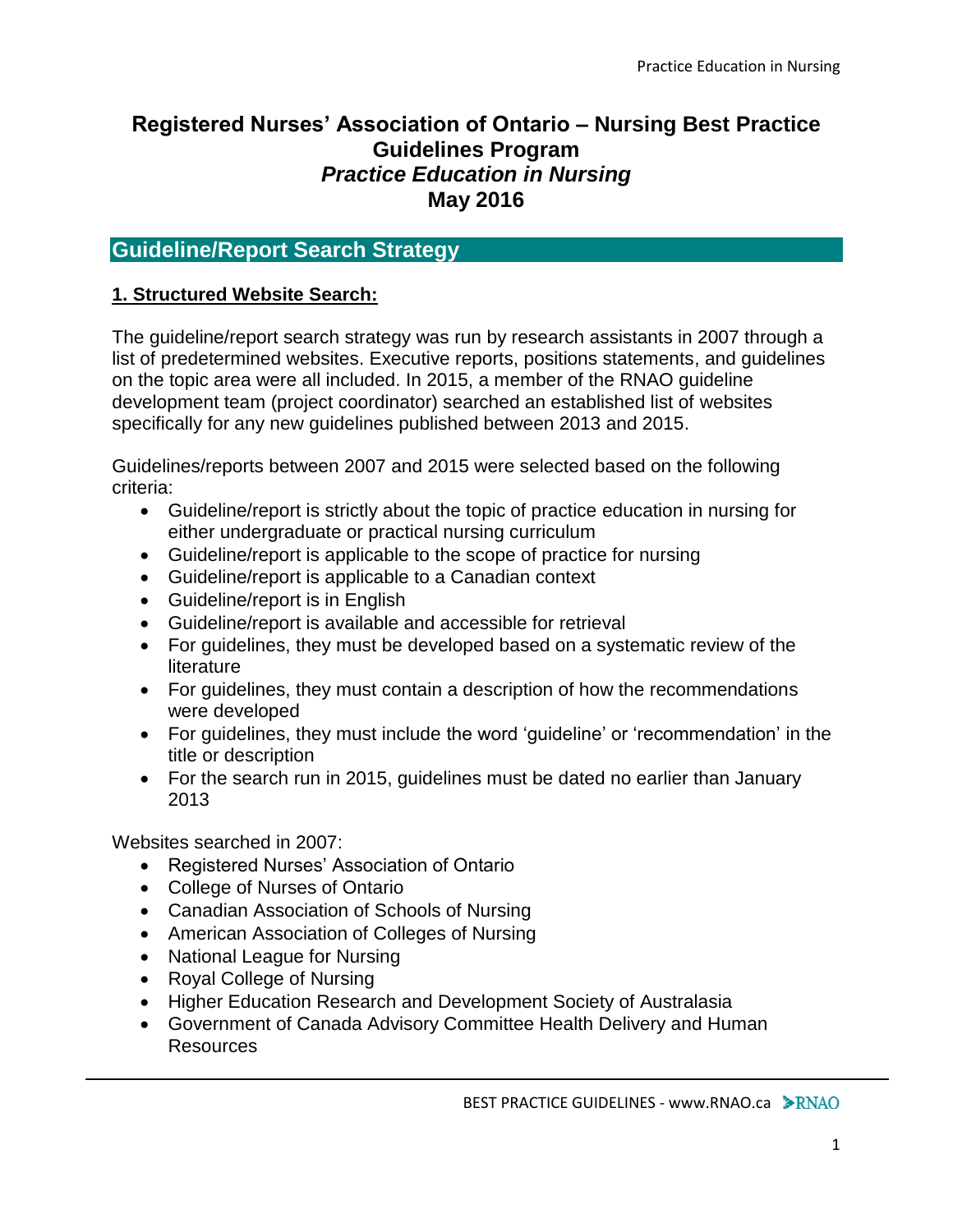Websites searched in 2015:

- Agency for Healthcare Research and Quality
- British Columbia Council on Clinical Practice Guidelines
- Canadian Medical Association Infobase: Clinical Practice Guidelines
- Google
- Institute for Clinical Systems Improvement
- National Guideline Clearing House
- National Institute for Clinical Evidence
- New Zealand Guidelines Group
- Royal College of Nursing
- Scottish Intercollegiate Guidelines Network

# **2. Hand Search:**

Panel members were asked to review personal libraries to identify and submit potentially relevant guidelines/reports. Guidelines/reports submitted for consideration by panel members were integrated into the retrieved list of documents if they had not been identified by the on-line guideline/report search and met the inclusion criteria.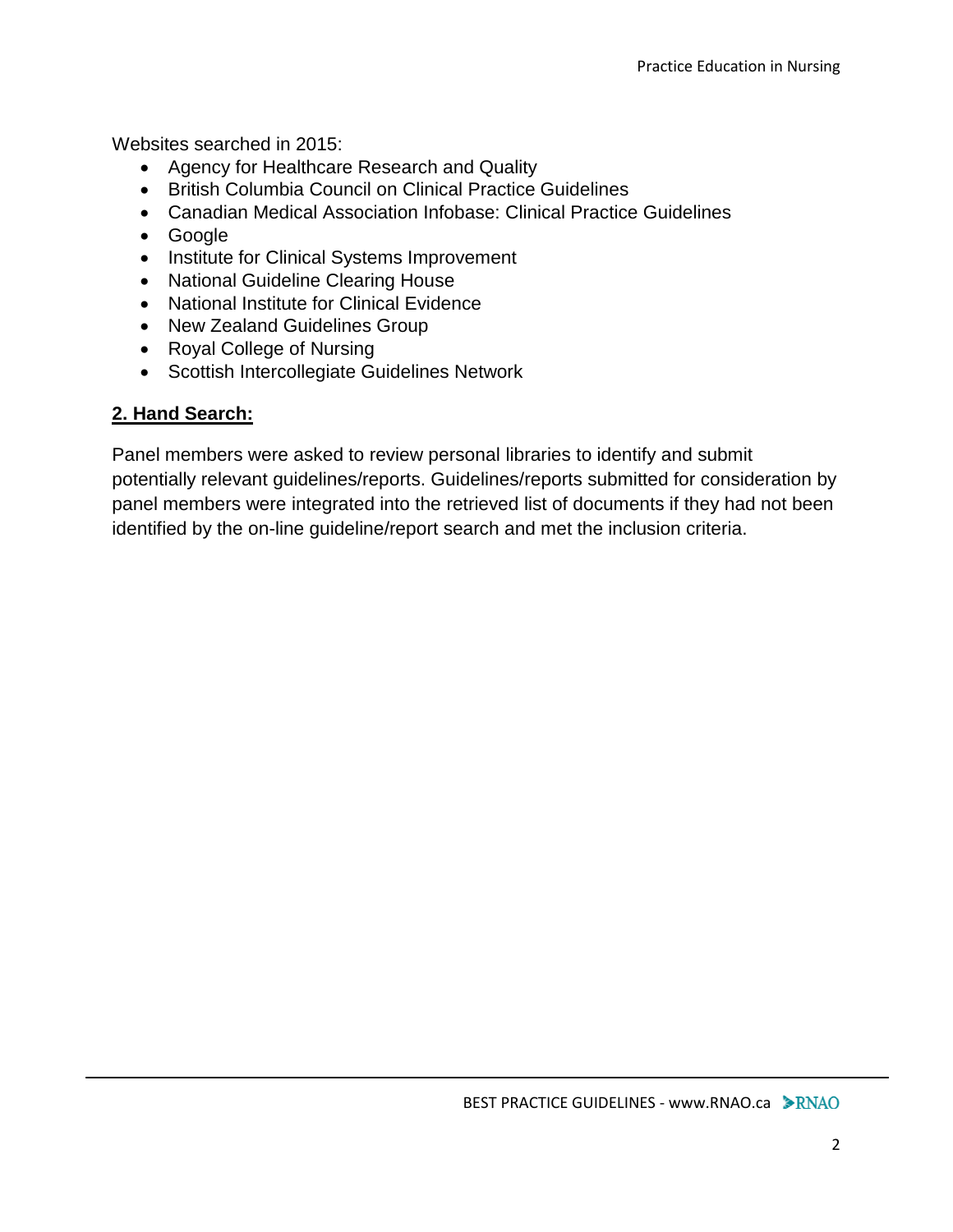# **Literature Review Search Strategy**

Concurrent with the review of existing guidelines/reports, a literature review for research relevant to the scope of the Guideline was conducted by a health sciences librarian. The review was first conducted in 2007, with updated searches occurring in 2011, 2012, 2013, 2015, and 2016.

**Databases Searched**: Cumulative Index to Nursing and Allied Health (CINAHL), MEDLINE, Cochrane Database of Systematic Reviews, Cochrane Central Register of Controlled Trials, Embase, and Educational Resource Information Centre (ERIC).

#### **Inclusion Criteria:**

The following criteria were used to guide the literature search:

- A primary focus of the article is on the topic area of:
	- o Quality practice education (QPE)
	- o Entry level nursing students (baccalaureate)
	- o Educator roles for QPE
	- o Pedagogical delivery models and curriculum
	- o Practice education learning environments
	- o Scope/sequence/time frame of QPE
	- o Research on QPE (literature, projects, government, granting agencies, associations)
- English language articles
- Articles published between  $1990 2007$ ;  $2008 2011$ ;  $2011 2012$ ;  $2013 -$ 2015; and 2015 – 2016.
- North American studies initially, then expanded to studies from all geographic locations
- Publication type: integrative review, critical review, systematic review, all primary quantitative and qualitative studies, and mixed methods.

## **Search Terms**

Below are some of the condensed search terms used in MEDLINE. Comparable terms were used in all other databases searched.

- 1 Practice education
- 2 Education, clinical or clinical supervision or fieldwork
- 3 Supervisors and supervision or student supervision
- 4 Students, nursing/ or students, nursing, baccalaureate
- 5 Students, nursing/ or students, nursing, practical
- 6 Education, nursing or education, nursing, baccalaureate
- 7 Faculty, Nursing
- 8 Faculty Role
- 9 Teaching methods or service learning or simulations or teaching methods, clinical

BEST PRACTICE GUIDELINES - www.RNAO.ca > RNAO